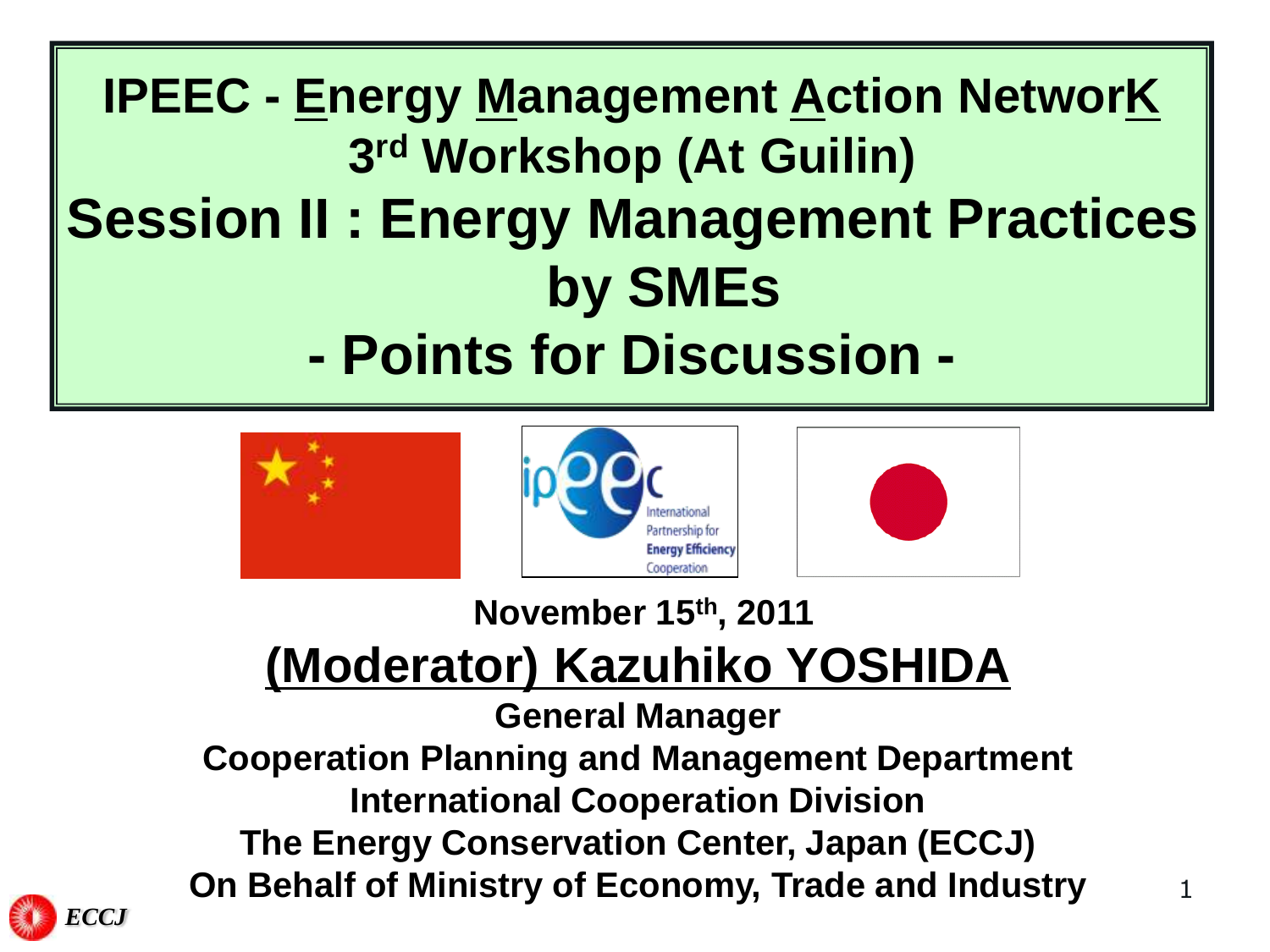## **Keys to Promote EE&C by SMEs through Energy Management Practices - 1**

- **1. Good Policy Framework and Measures by Government to Support SMEs**
- **1-1. Financial Support for EE&C Projects / Introduction of E.E. Equipment**
	- **→ Tax Incentive / Low Interest Loan / Subsidies**
- **1-2. Technical Support**
	- **→ Guidelines and Criteria for Energy Management and EE&C**
	- **→ National Program to Disseminate Good EMS (ISO50001 etc.)**
	- → Free or Subsidized Energy Audit
	- **→ Preparation of Tools Such as Software Tools for Analyses and Evaluation - Simulation Available to SMEs**
- **1-3. Provision of Useful Information and Data**
	- **→ National Database /**
	- **→ Award System**

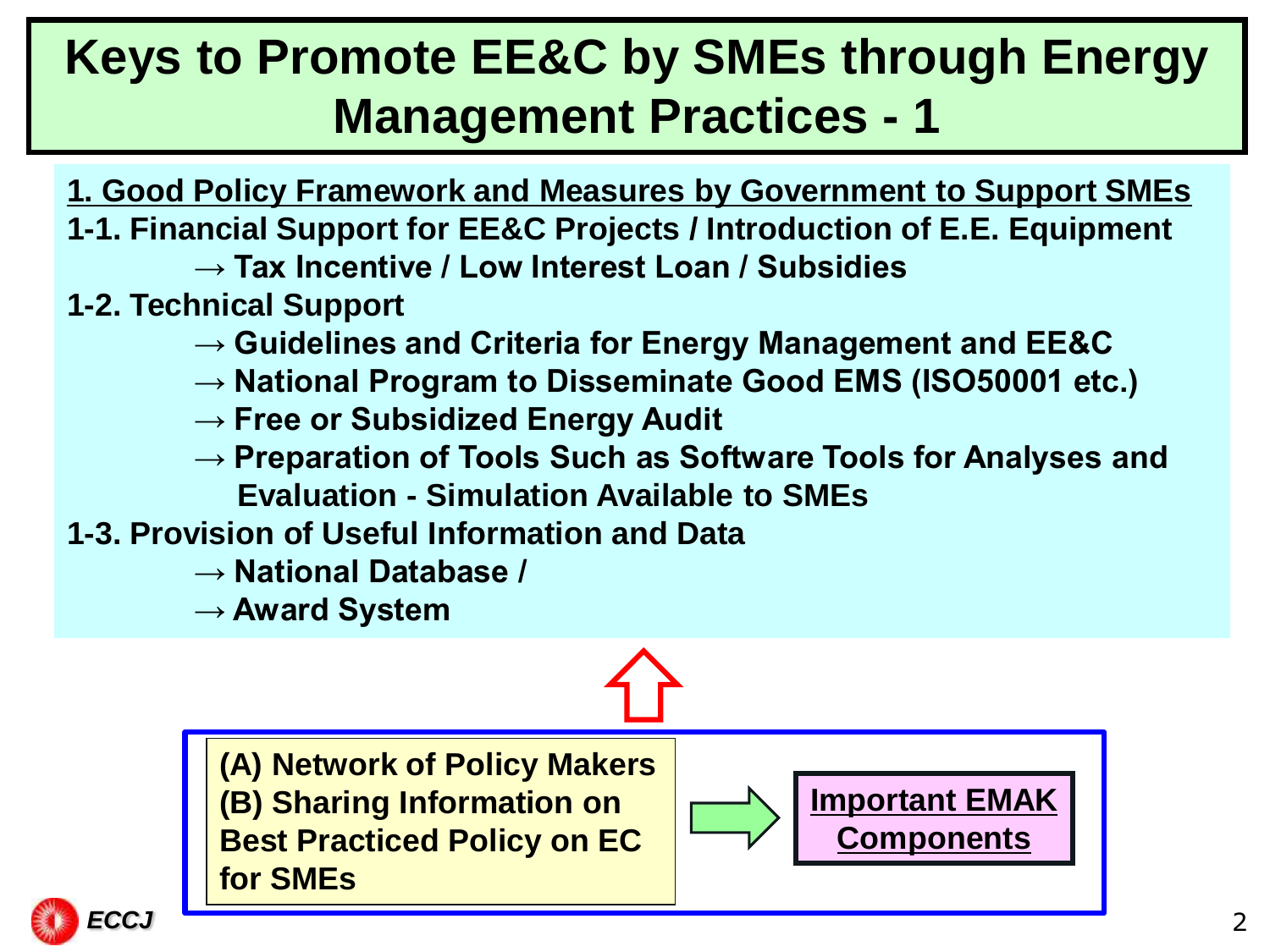## **Keys to Promote EE&C by SMEs through Energy Management Practices - 2**

**2. Introduction / Establishment of Energy Management System at SMEs**

- **2-1. Policy & Commitment by Top Management**
	- → Good Awareness on EC and Leadership of Top Management
	- **→ Efficient Organization**
- **2-2. System to Identify Effective Measures with Good Cost Performance** 
	- **→ Systematic Management of Energy / Operation / Maintenance (Including Establishment of Database)**
	- **→ Tools Customized for Analyses and Evaluation - Simulation**
	- **→ Guidelines and Information of Best Practices**
- **2-3. Systematic Implementation of Improvements**
- **2-4. System to Sustain EE&C Activities Including Standardization**
- **2-5. Managed Application of Technical Partners such as Tech. Suppliers**



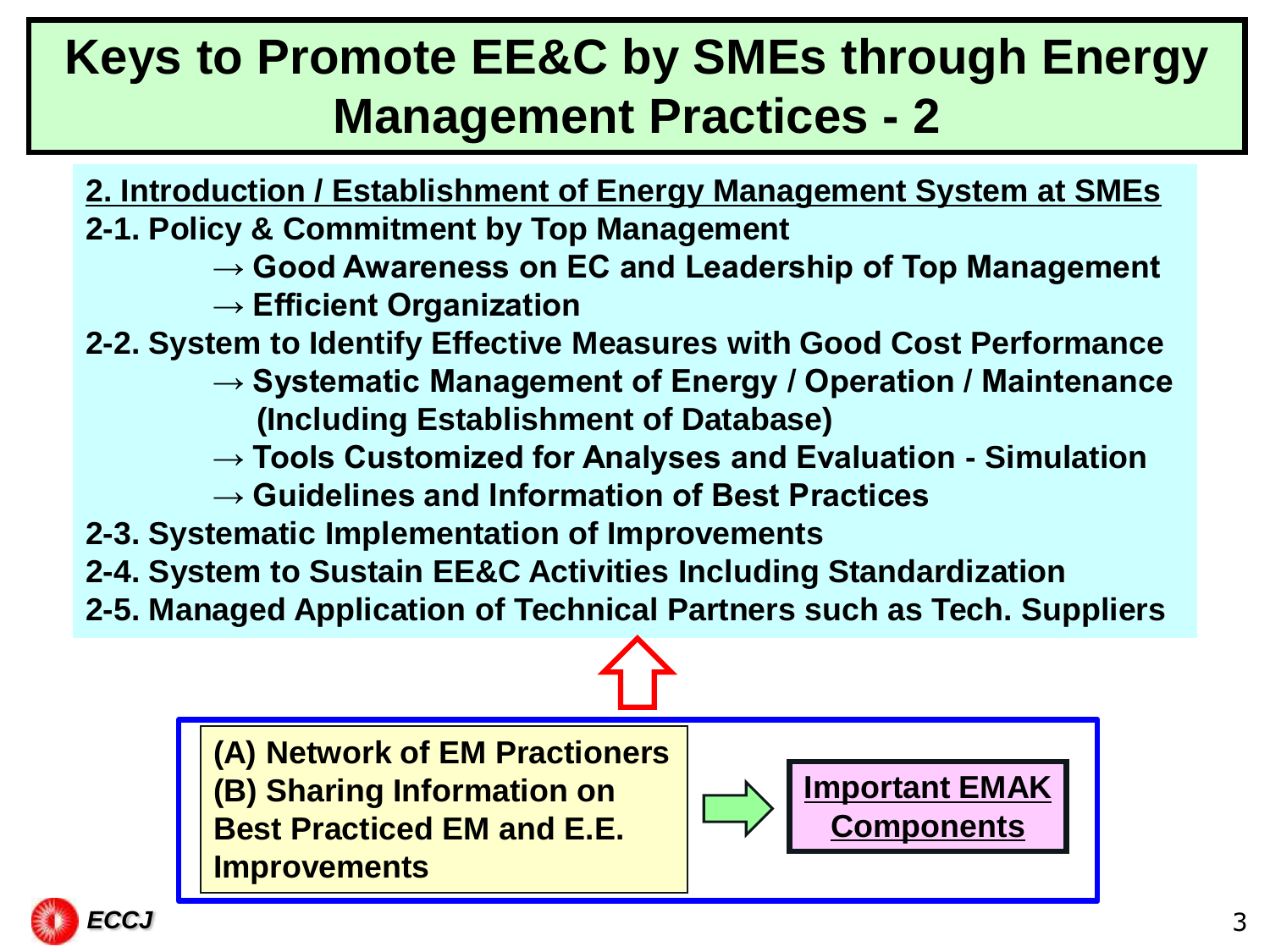#### **Keys to Promote EE&C by SMEs through Energy Management Practices - 3**

- **3. Human Resource Development for SMEs**
- **3-1. Energy Manager (Key Leaders for Practicing EM)**
	- → Energy Manager System by EE&C Law etc.
	- **→ Training and Certification of Energy Managers by Government**
- **3-2. Engineer / Manager and Technicians to Practice Energy Management**
	- **→ Education and Training and Curriculum** 
		- **(In-house / Outsourced and National Program by Government)**
- **3-3. Awareness on EE&C of Employees**
	- **→ Education and Seminar**
	- **→ Small Group Activities (SGA)**

 **(Company Policy – "Participation by All Employees)**